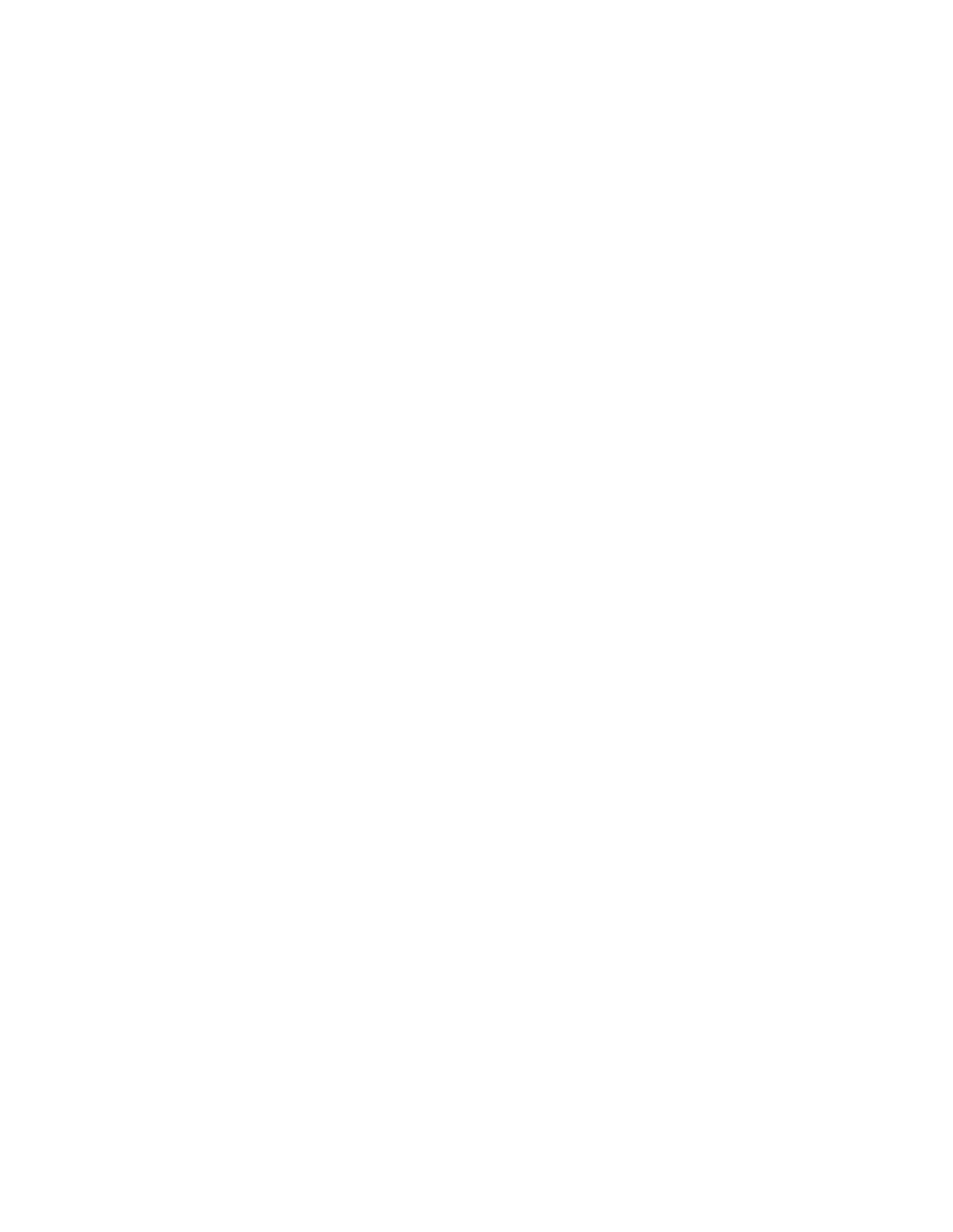## **Contents**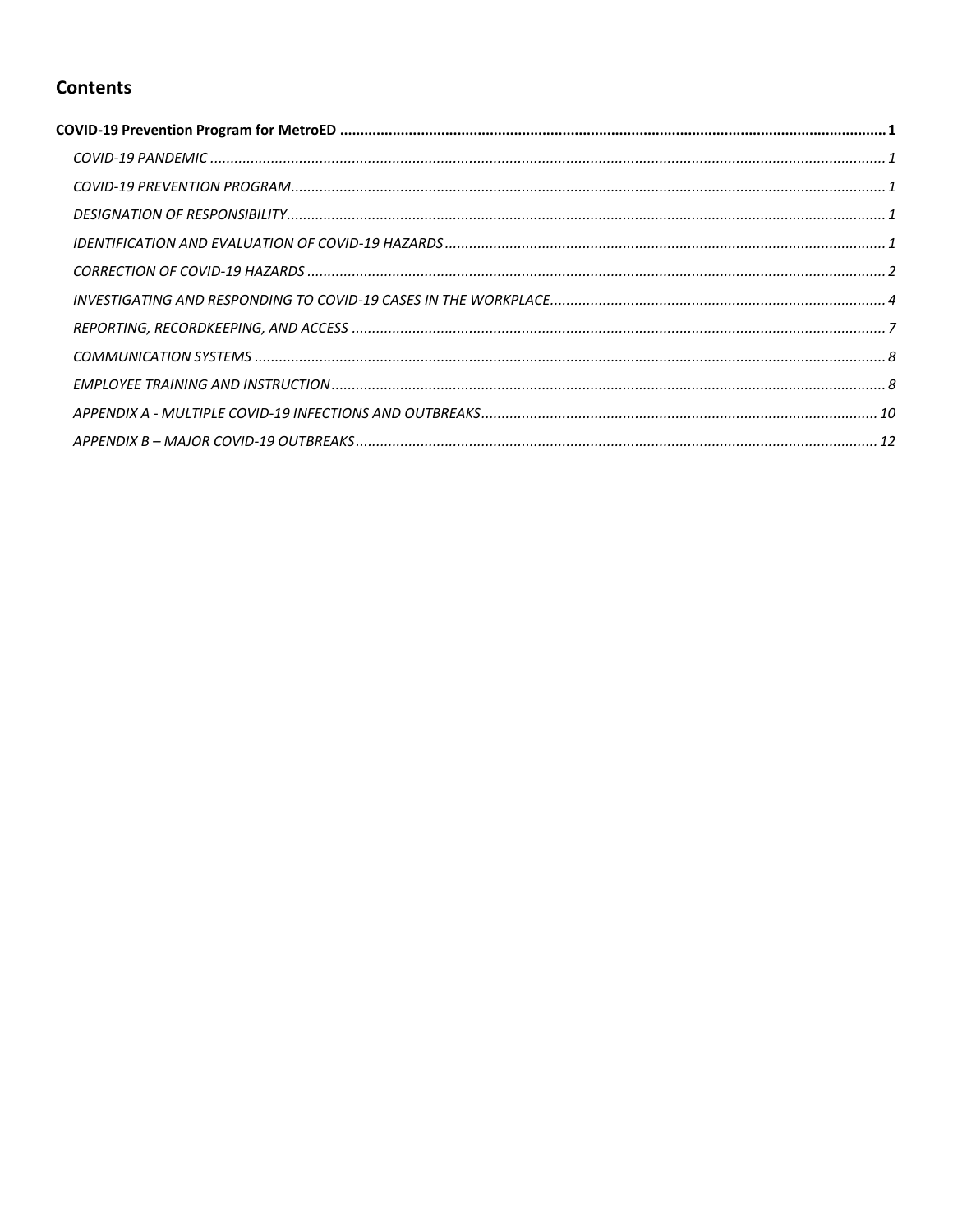## <span id="page-3-0"></span>**COVID-19 Prevention Program for Metropolitan Education District**

## <span id="page-3-1"></span>**COVID-19 PANDEMIC**

The novel coronavirus, SARS-CoV-2, causes a viral respiratory illness called COVID-19, which can make people sick with flu-like and other symptoms. The [virus spreads](https://www.cdc.gov/coronavirus/2019-ncov/prevent-getting-sick/prevention.html) easily when an infected person sneezes, coughs, or speaks, sending tiny droplets into the air. These droplets can land in the nose, mouth, or eyes of someone nearby and cause illness. This viral illness can also be caught from airborne virus, when small particles of infectious virus remain suspended in the air and people inhale them. People can also become infected if they touch an infectious virus on a surface and then touch their own nose, mouth, or eyes.

Some of th[e symptoms](https://www.cdc.gov/coronavirus/2019-ncov/symptoms-testing/symptoms.html) of COVID-19 are cough, fever, shortness of breath, and new loss of taste or smell. Some people with mild cases may have no symptoms at all yet still can spread the virus. Avoiding crowded indoor spaces, improving indoor ventilation, staying at least six feet away from people outside of your household, covering your nose and mouth with a face covering, and washing hands often with soap and water can help stop COVID-19 from spreading in the workplace.

## <span id="page-3-2"></span>**COVID-19 PREVENTION PROGRAM**

Metropolitan Education District (MetroED) is committed to protecting our employees and preventing the spread of COVID-19 at our workplace. We developed this program to reduce our workers' risk of catching and spreading this virus. We encourage employees to share information about potential COVID-19 hazards at our workplace and assist in evaluating these hazards. We will investigate all workplace illnesses and correct hazards that are identified. We stay informed on the virus presence in our community as well as recommendations made by national and local health agencies. We review and update this plan as necessary. This plan was last reviewed on July 29, 2021.

MetroED will endeavor to keep this program plan up to date and based on the latest regulations and guidance. However, even if this plan is not updated, MetroED will abide by the latest, in effect regulations and guidance notwithstanding the fact that this plan has not been updated.

## <span id="page-3-3"></span>**DESIGNATION OF RESPONSIBILITY**

*Meagan Azevedo, Director of Human Resources* has the authority and responsibility for implementing this plan in our workplace. All managers and supervisors are responsible for implementing this plan in their assigned work areas and ensuring employees' questions are answered in a language they understand.

All employees are required to follow the policies and procedures laid out in this plan, use safe work practices, and assist in maintaining a safe work environment.

## <span id="page-3-4"></span>**IDENTIFICATION AND EVALUATION OF COVID-19 HAZARDS**

We evaluate our workplace and operations to identify tasks that may have exposure to COVID-19. The evaluation includes all interactions, areas, activities, processes, equipment, and materials that could present potential exposure to COVID-19. Assessments include employee interactions with all persons who may be present in the workplace: contractors, vendors, students, and members of the public. Evaluations include:

- Identification of places and times when people may gather or come in contact with each other, even if they aren't working. Examples: meetings, trainings, workplace entrances, bathrooms, hallways, aisles, walkways, elevators, and break or eating areas.
- Employees' potential workplace exposure to all persons at the workplace. We will consider how employees and others enter, leave, and travel through the workplace, in addition to addressing stationary work. Examples: coworkers, employees of other businesses, the public, students or families, and independent contractors.
- Existing COVID-19 prevention measures and whether we need different or additional control measures.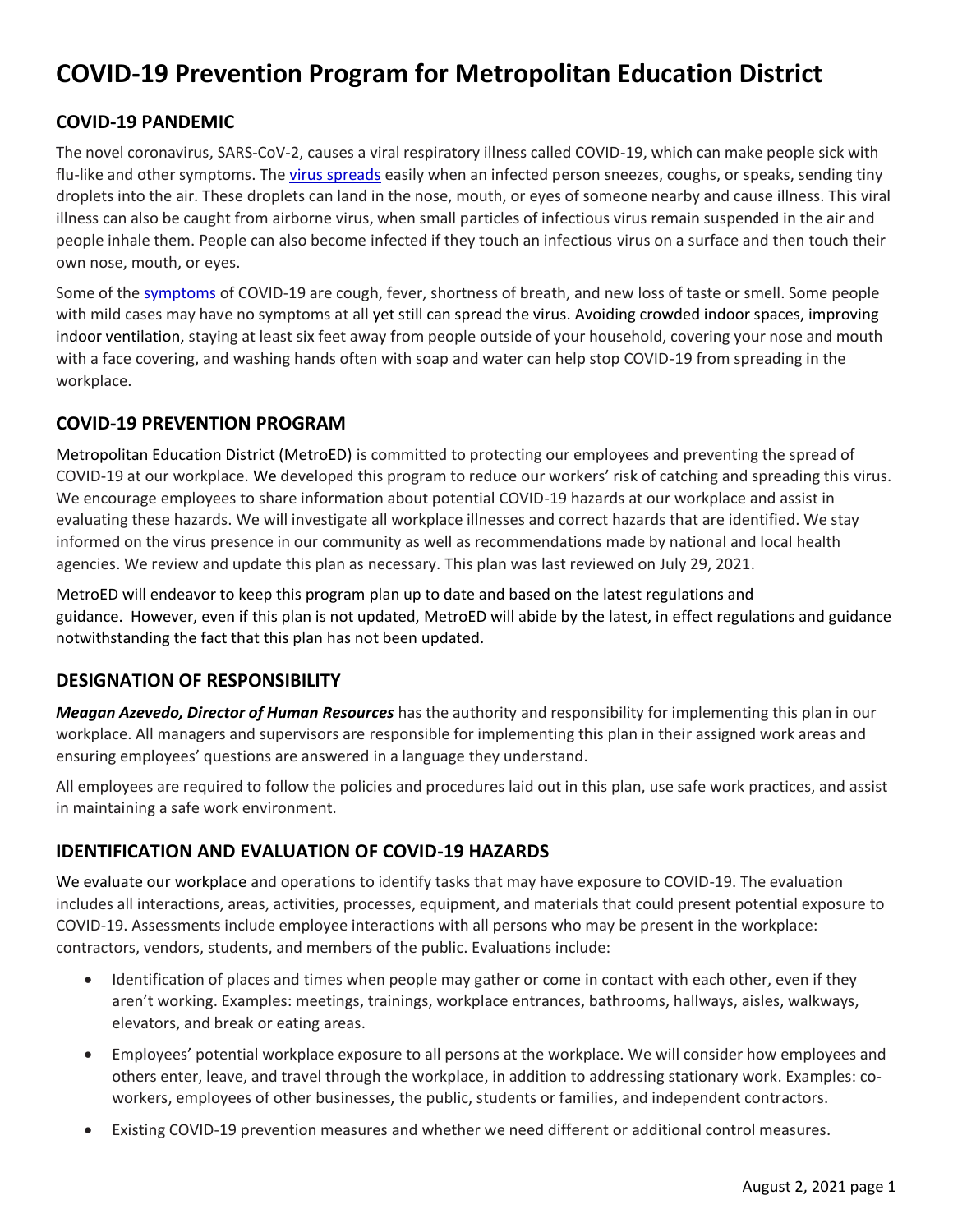**Employee Participation** - Employees and their authorized employees' representatives are encouraged to participate in the identification and evaluation of COVID-19 hazards by: through questions submitted electronically via remote training, safety committees, and staffing meetings. The District has a safety webpage located at <https://www.metroed.net/metroed-safety-committee> where additional information is shared including:

- MetroED Safety Committee meeting agendas, minutes, drills, and goals
- COVID-19 Information
- Injury Illness and Prevention Program
- Reporting a Safety Concern
- Safety Documents
- Notice of Pesticide Use
- Emergency Preparedness

We will evaluate how to maximize ventilation with outdoor air for our indoor spaces and the highest level of filtration efficiency that is feasible for our building mechanical ventilation system. The [CDPH's Interim guidance for Ventilation,](https://www.cdph.ca.gov/Programs/CID/DCDC/Pages/COVID-19/Interim-Guidance-for-Ventilation-Filtration-and-Air-Quality-in-Indoor-Environments.aspx)  [Filtration, and Air Quality in Indoor Environments](https://www.cdph.ca.gov/Programs/CID/DCDC/Pages/COVID-19/Interim-Guidance-for-Ventilation-Filtration-and-Air-Quality-in-Indoor-Environments.aspx) will be used during these evaluations.

## **Employees may confidentially inform Meagan Azevedo if they have a higher risk for severe illness from COVID-19 to discuss possible options.**

## <span id="page-4-0"></span>**CORRECTION OF COVID-19 HAZARDS**

We treat all persons, regardless of symptoms or negative test results, as potentially infectious. We select and implement [feasible control measures](https://www.safeatworkca.com/safety-articles/control-measures-for-covid-19/) to minimize or eliminate employee exposure to COVID-19. We review orders and guidance on COVID-19 hazards and prevention from the State of California and the local health department, including general information and information specific to [K-12 School Guidance.](https://www.cdph.ca.gov/Programs/CID/DCDC/Pages/COVID-19/K-12-Guidance-2021-22-School-Year.aspx) We correct unsafe or unhealthy conditions, work practices, policies, and procedures in a timely manner based on the severity of the hazard.

We inspect periodically to check that controls are effective, to identify unhealthy work conditions or practices, and to ensure compliance with this plan. Any deficiencies are corrected right away, and we update this plan if needed.

#### **Engineering Controls – Equipment and Building Systems to Minimize Exposures**

Our engineering controls for COVID-19 include:

- Maximizing outdoor air for ventilation as much as feasible except when EPA's Air Quality Index is greater than 100 or when increasing outdoor air would cause harm to employees, such as excessive heat or cold.
- Evaluating how to increase filtration efficiency to the highest level compatible with the existing ventilation system.
- Hazards may be reported anonymously by completing the Employee Safety Information Form available on the District's Safety Website <https://www.metroed.net/safety> or by using StopIT <https://appweb.stopitsolutions.com/login> Access Code: MetroED
- Solid and raised partitions are installed and will remain in place for the 2021-2022 school year
- Sneeze barriers installed and will remain up
- Relocating individuals, were feasible, so as to not have too many persons in one area

#### **Administrative Controls – Policies, Procedures, and Practices to Minimize Exposure**

Our administrative controls for COVID-19 are:

 *Limiting Access* to the campus to only staff, students and necessary visitors (Cabinet approves visitors for visitor's list).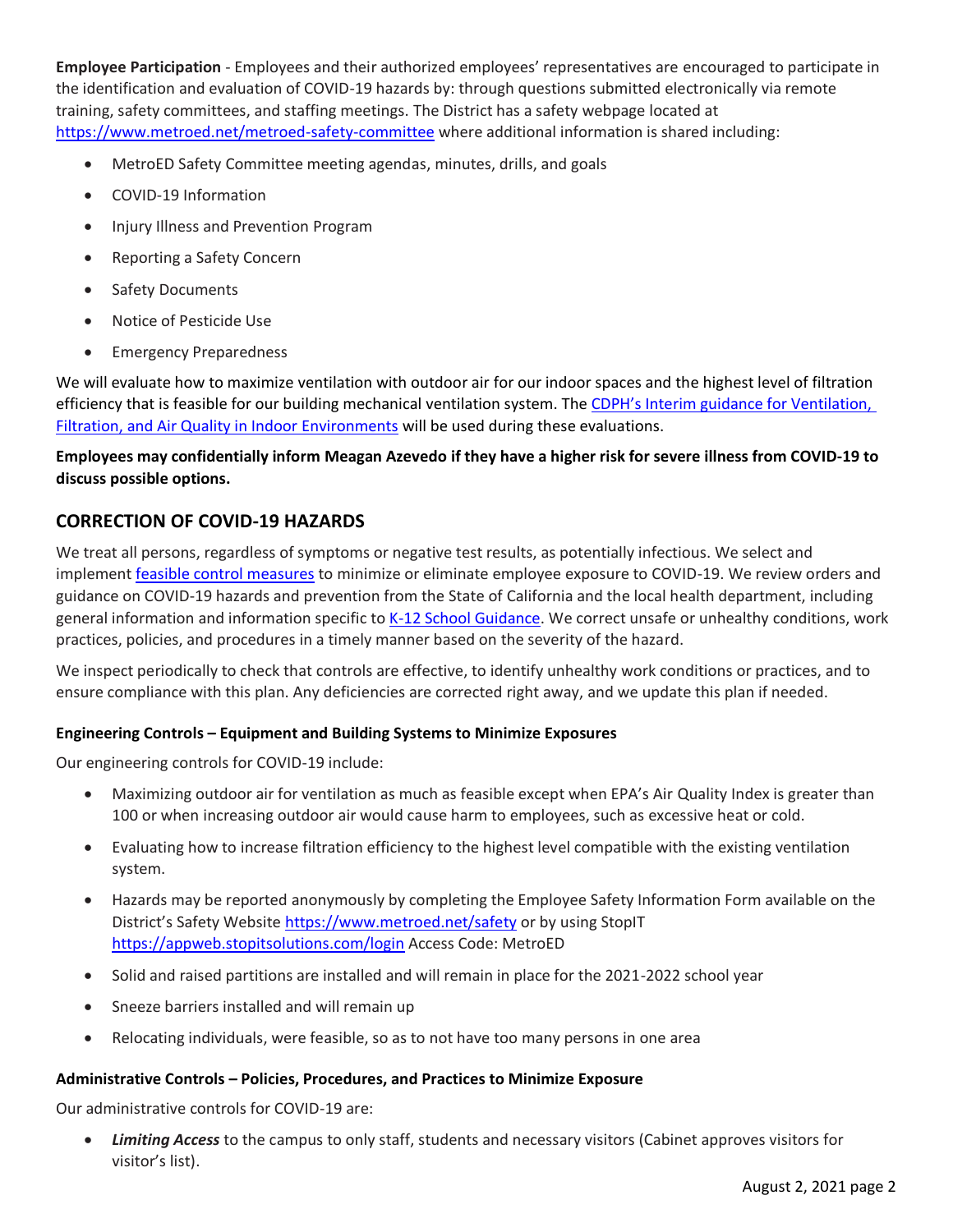- *Screening Employees and Visitors* to our facility through the following methods:
	- $\circ$  Home Screening Employees and visitors must self-screen and obtain a green check mark using an app prior to each time arriving on campus.
		- If a STOP, red mark is obtained, do not come on to campus and follow the instructions.
- *Encouraging virtual meetings*.
	- o If virtual cannot take place then meet outdoors.
	- $\circ$  If meeting must occur inside, then outside air supply to the area must been maximized (open doors and windows) to the extent feasible.
	- o Take attendance for all indoor, in-person meetings.

Human Resources verifies the vaccination status of all employees, substitutes, contractors and those working on our campus on a regular basis. This information is keep confidentially. All unvaccinated individuals, including those not disclosing, will be considered unvaccinated for quarantining and other related purposes.

Any employee or visitor sick with COVID-19 is to remain off the campus. Anyone exhibiting any potential symptoms of [illness \(including colds or flu\) or](https://www.cdc.gov/coronavirus/2019-ncov/symptoms-testing/symptoms.html) COVID-19 will be asked to leave the facility immediately and is to contact the **COVID-19 Liaison, Lisa Ketchum at 408-723-4345 or** [lketchum@metroed.net](mailto:lketchum@metroed.net) for further instructions.

Symptoms include: Fever or chills, Cough, Shortness of breath or difficulty breathing, Fatigue, Muscle or body aches, Headache, New loss of taste or smell, Sore throat, Congestion or runny nose, Nausea or vomiting or Diarrhea.

 *[Wearing a Face Covering:](https://covid19.ca.gov/masks-and-ppe/)*We provide face coverings to all employees, students and visitors and ensure they are worn by all regardless of vaccination status when indoors or in vehicles together, and by all employees as required by orders from CDPH. Outdoors is optional (distance is still best). We will not prevent any employee from wearing a face covering when required unless it would create a safety hazard, such as interfering with the safe operation of equipment. The face coverings provided will be cloth or woven material of at least two layers, fit snuggly, have no holes or openings, and completely cover the nose and mouth. With the June 2021 revision of the temporary standard, the definition of "face covering" also includes respirators worn voluntarily. Face coverings must be clean and undamaged. **Face coverings are not respiratory protection.**

When employees are required to wear a face covering, the following exceptions will apply:

- o When an employee is alone in a room or vehicle.
- o While eating or drinking at one's work area on campus, provided employees are at least six feet apart and outside air supply to the area has been maximized to the extent feasible.
- o When employees are required to wear respirators and in accordance with Section 5144.
- o When employees cannot wear face coverings due to a medical or mental health condition or disability. This includes a hearing-impaired person or someone using sign language to communicate. Employees exempted from wearing a face covering due to medical conditions, mental health conditions, or disability must wear an effective non-restrictive alternative, such as a face shield with a drape on the bottom that we will provide, if their condition or disability allows.
	- Employees must contact Human Resources for further instructions (doctor's verification of underlying health condition requiring accommodation).
- o When a specific task cannot be performed with a face covering. This exception is limited to the time period in which such tasks are being performed.

Employees not wearing a face covering face shield with drape, or respirator, for any reason, will stay at least six feet away from all other people in the workplace unless they are fully vaccinated or tested at least weekly for COVID-19 during paid time and at no cost to the employee. We will not use these physical distancing or testing provisions as an alternative to face coverings when they are otherwise required by Section 3205.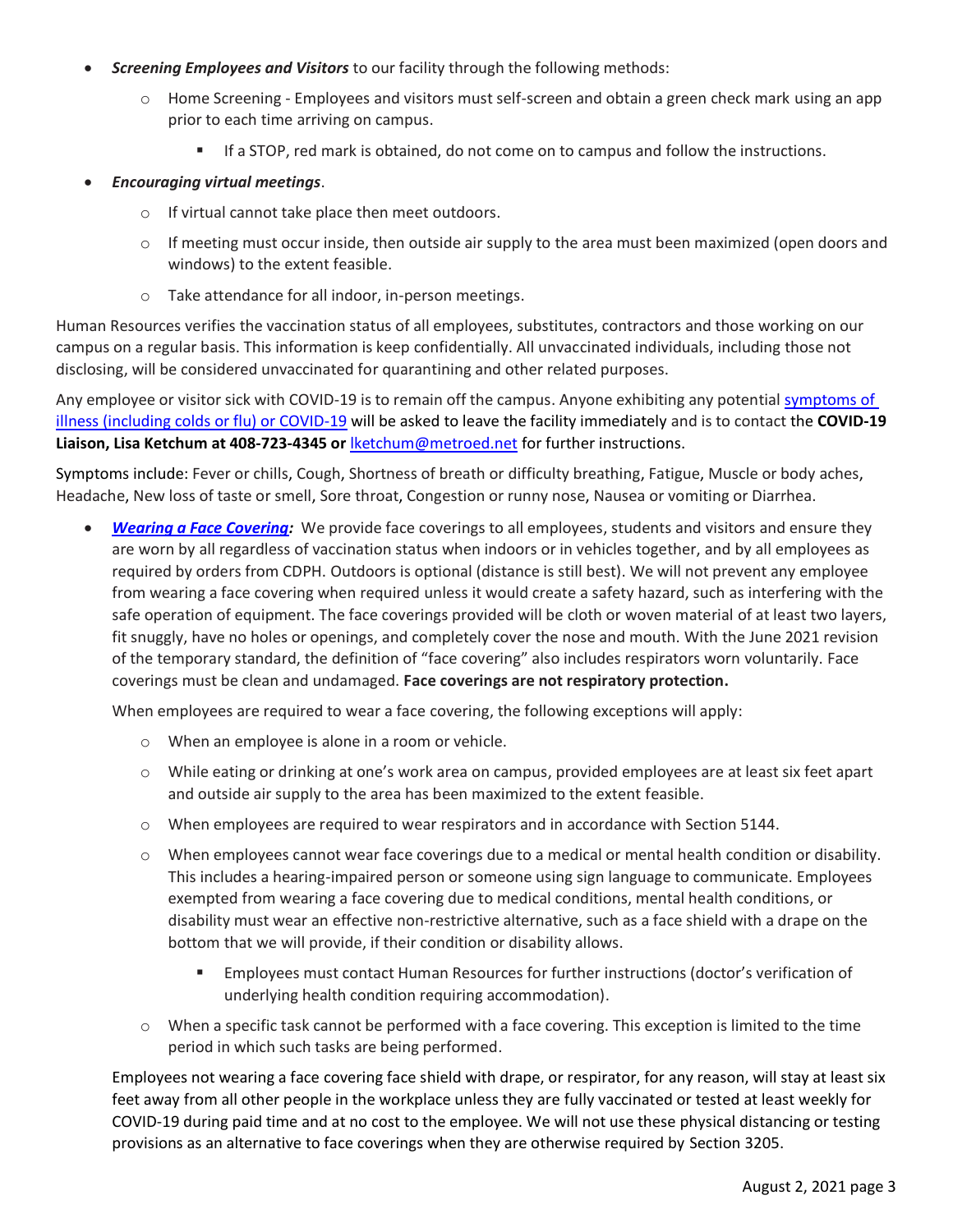Signs are posted at the entrance to the workplace to communicate face coverings requirements for everyone entering the facility. We provide face coverings to members of the public if necessary.

- *[Practicing Good Hygiene.](https://www.cdc.gov/handwashing/index.html)* Wash hands with soap and water for at least 20 seconds, or use alcohol-based hand sanitizer with at least 60% alcohol. Hand sanitizer stations and hand hygiene signage are placed throughout the workplace. **Ricky Carrillo**, **Manager Maintenance and Operations** is responsible for ensuring hand hygiene stations are readily accessible and stocked with soap and paper towels, or sanitizer. Everyone is to wash their hands after blowing nose, touching garbage; before/after preparing food, and after using the toilet.
- *[Cleaning and Disinfecting Frequently](https://www.cdc.gov/coronavirus/2019-ncov/community/disinfecting-building-facility.html)*. Surfaces, especially frequently touched surfaces, will be cleaned nightly. Indoor areas, materials, and equipment that will be used by another employee within 24-hours of use by a COVID-19 case will be disinfected with products that meet the [EPA's criteria for use against coronavirus](https://www.epa.gov/pesticide-registration/list-n-disinfectants-coronavirus-covid-19) and following the [Healthy Schools](https://www.cdpr.ca.gov/docs/schoolipm/school_ipm_law/hsa_faq.pdf) [Act](https://www.cdpr.ca.gov/docs/schoolipm/school_ipm_law/hsa_faq.pdf). Employees are not to order any unapproved cleaning or disinfectants products and are not to bring any from home. All products will be maintained by the M & O Department. No products are to be brought from home. An approved cleaning product and disinfectant wipe will be supplied to classrooms and office areas through the Manager of Maintenance and Operations, Ricky Carrillo. All Disinfectants are used according to manufacturer's directions. Employees are trained on the hazards of the disinfectants, to use only in well-ventilated areas, any PPE that is required, and to never mix chemicals. We provide proper personal protective equipment (PPE). PPE must not be shared, e.g., gloves, goggles and face shields, gowns

#### **Personal Protective Equipment (PPE) – Equipment Worn by Employees to Minimize Exposure**

In general, employees will not be required to use respirators at MetroED for protection from COVID-19. If a hazard assessment determines respirators are needed, they will be used in accordance with [Title 8, Section 5144.](https://www.dir.ca.gov/title8/5144.html) Respirators for voluntary use will be provided upon request in the following situations:

For all employees working indoors or in vehicles who are not fully vaccinated.

When respirators are provided for voluntary use, we will encourage their use, provide the correct size, and ensure use is in compliance with Subsection 5144(c)(2), which includes determining that respirator use will not in itself create a hazard and providing employees with **Appendix D** to Section 5144.

Any PPE used to protect from COVID-19, such as gowns, face masks, and gloves, is selected based on function, fit, and availability. Employees are trained when and why PPE is necessary, how to properly put on and take off PPE, and how to clean, maintain, and store reusable PPE. Job hazard assessments are performed by all managers and supervisors to identify any PPE required for a specific job. Managers and supervisors are responsible for ensuring that adequate supplies of PPE are available.

#### **COVID-19 Testing**

We will make COVID-19 testing available at no cost and during paid time to employees who have symptoms of COVID-19 and are not fully vaccinated. COVID-19 testing will be made available to employees who have close contact in the workplace as outlined in the INVESTIGATING AND RESPONDING TO COVID-19 CASES IN THE WORKPLACE section below.

 A close contact is someone who was within 6 feet of the infected person for at least 15 minutes at any time beginning 48 hours before the infected person had symptoms or tested positive. Close contacts include people who had 15 minutes of continuous contact with the infected person (indoors) over a 24-hour period, as well as people who had repeated short-duration interactions with the infected person.

## <span id="page-6-0"></span>**INVESTIGATING AND RESPONDING TO COVID-19 CASES IN THE WORKPLACE**

#### **Illness at the Workplace**

We investigate all COVID-19 cases in the workplace. Our investigation includes seeking information from employees on COVID-19 cases and close contacts, obtaining information on COVID-19 test results and symptom onset, identifying and recording COVID-19 cases, and reporting when required by the regulations.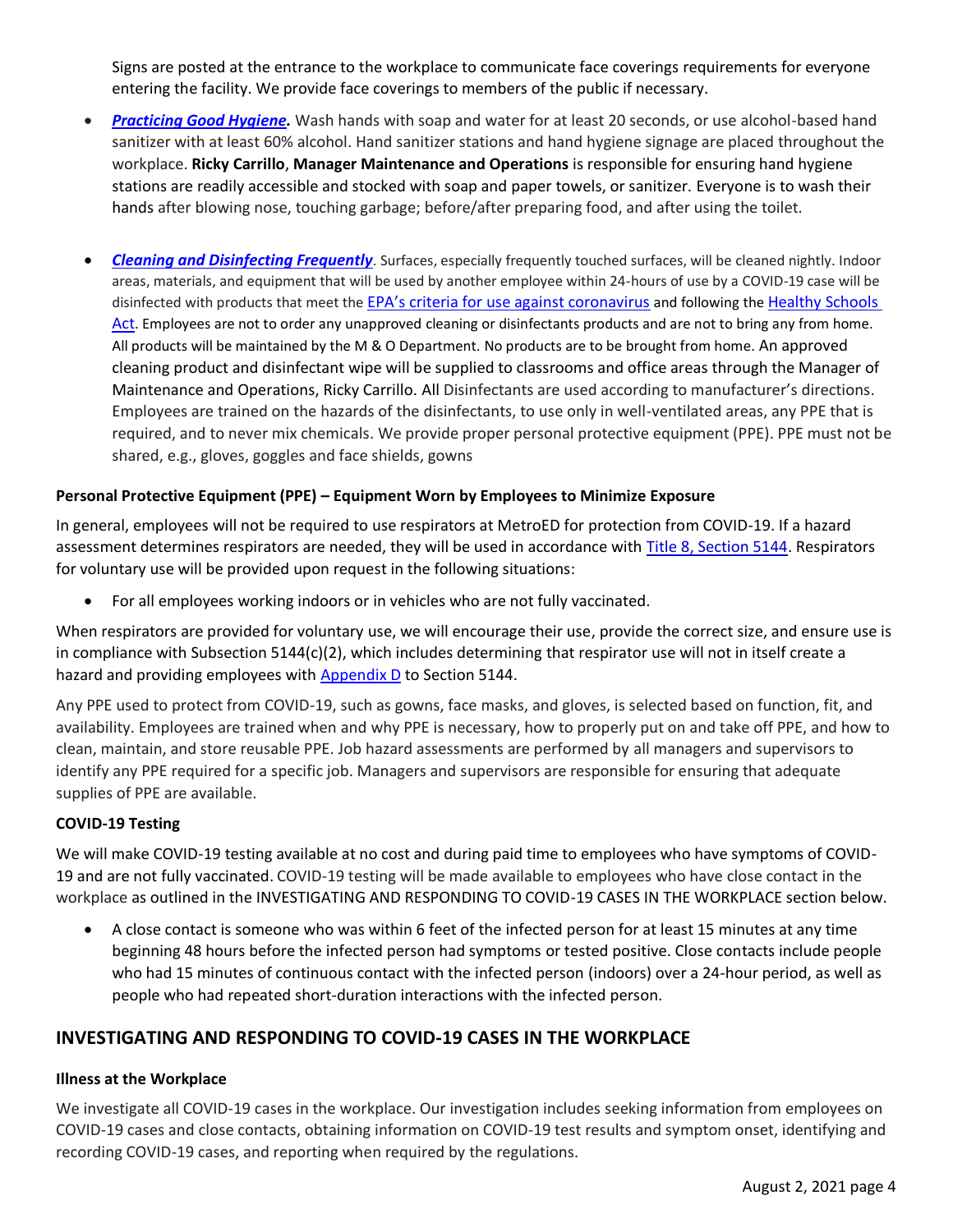We maintain a daily log, or other method, to keep track of all employees and visitors at our workplace. This includes name, contact number, date, person(s) contacted, and area of the workplace accessed. We will use this information to identify individuals to contact following notification of a COVID-19 case at our workplace.

We will not reveal any personally identifiable information or employee medical information to any person or entity unless required by law (such as Cal/OSHA, local health department, and local law enforcement).

#### **Notification**

Employees must alert **COVID-19 Liaison; Lisa Ketchum at 408-723-4345 or** [lketchum@metroed.net](mailto:lketchum@metroed.net) if they are having [symptoms of COVID-19,](https://www.cdc.gov/coronavirus/2019-ncov/symptoms-testing/symptoms.html) had close contact with a COVID-19 case, were diagnosed with COVID-19, or are awaiting test results. We do not discriminate or retaliate against employees for reporting positive test results or symptoms.

Following notification of a positive test/diagnosis, we will immediately take the following actions:

- 1. Determine the day and time the COVID-19 case was last present at the workplace, the date of the positive test/diagnosis, and the date the COVID-19 case first experienced symptoms.
- 2. Determine who may have had close contact with the COVID-19 case by reviewing the case's activities during the high-risk period. The high-risk period **for persons who develop symptoms** is from two days before they first develop symptoms until 10 days after symptoms first appeared and 24 hours have passed with no fever, without the use of fever-reducing medications, and symptoms have improved. The high-risk period **for persons who test positive but never develop symptoms** is from two days before until 10 days after their first positive test for COVID-19 was collected.
- 3. Within one business day of knowing, or should have known, of a positive test/diagnosis, **Lisa Ketchum** will notify in writing, in a readily understandable form, all employees, independent contractors, and other employers who were at the worksite during the high-risk exposure period, that they may have been exposed. The notice will include our disinfection plan as required by [Labor Code Section 6409.6\(a\)\(4\).](https://leginfo.legislature.ca.gov/faces/billTextClient.xhtml?bill_id=201920200AB685) Verbal notice will be provided to those employees who have limited literacy in the language of the written notice, or those the employer should reasonably know have not received the written notice. When providing notice under this section, we will not disclose the identity of the infected person(s).
- 4. Within one business day of knowing, or should have known, of a positive test/diagnosis, Lisa Ketchum will provide notice required by Labor Code section 6409.6(a)(2) and (c) to the authorized representative of any employee at the worksite during the high-risk exposure period.
- 5. We will mak[e COVID-19 testing](https://www.safeatworkca.com/globalassets/safety-resource-library/publications/covid-19-testing-requirements.pdf) available to our employees who had close contact with the COVID-19 case at no cost during working hours, and information on COVID-19 related benefits, with the following exceptions:
	- Employees who were fully vaccinated prior to close contact and do not have COVID-19 symptoms.
	- COVID-19 cases who have met the return to work criteria and remain symptom free for 90 days after the initial onset of symptoms or the first positive test for asymptomatic cases.

NOTE – Fully vaccinated or recovered COVID-19 cases listed above will have testing made available to them if they develop symptoms following close contact in the workplace.

6. Investigate whether any workplace factors contributed to the infection and how to further reduce that potential exposure.

We will provide information about [COVID-19 related benefits](https://www.dir.ca.gov/dlse/Comparison-COVID-19-Paid-Leave.html) at the time of excluding an employee from the workplace due to becoming a COVID-19 case or having close contact. **COVID cases and potential cases are handled with confidentiality and only district staff that need to know are made aware.**

We keep a record of and track all COVID-19 cases to include name, contact information, location where the individual was located, the date of the last day at the workplace, and the date of a positive COVID-19 test. This information is kept confidential.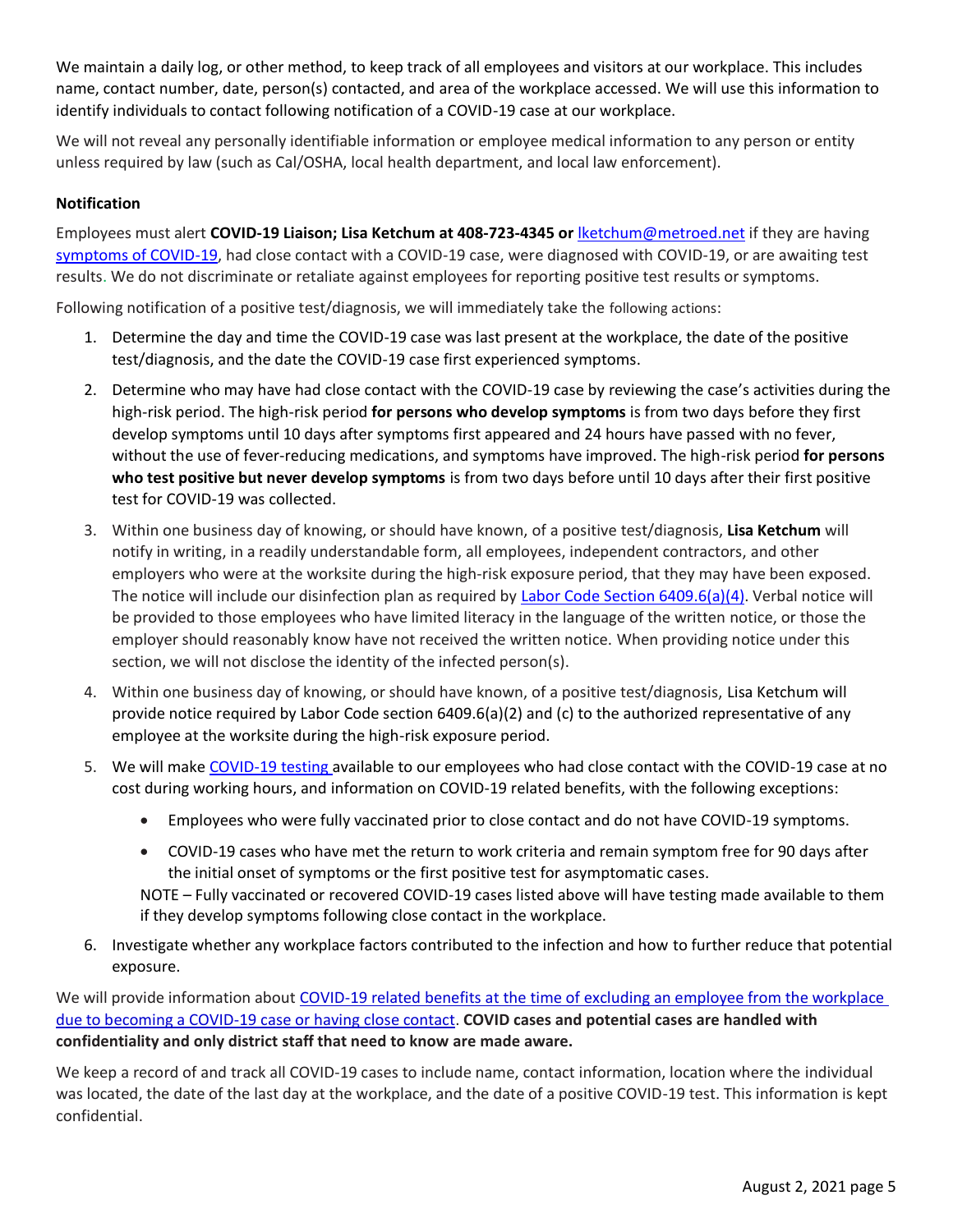#### **[Disinfection after Positive Test/Diagnosis](https://www.cdc.gov/coronavirus/2019-ncov/community/disinfecting-building-facility.html#anchor_1617551661760)**

If it has been less than 24 hours since the COVID-19 positive employee has been in the facility, we will close off any areas used by the sick individual and thoroughly clean and disinfect. If greater than 24 hours will pass before others access the area, the routine cleaning procedures will be followed. During cleaning and disinfection, we will increase outdoor air circulation by opening windows or changing HVAC settings.

#### **Exclusion from the Workplace**

The following persons will be excluded from the facility:

- Anyone exhibiting signs of illness (including colds and flu)
- Anyone who tests positive for COVID-19 until the Return to Work criteria in the next section are met.
- Anyone that has had close contact with the COVID-19 case until the Return to Work criteria in the next section are met. This will not apply to the following:
	- o Employees who were fully vaccinated prior to close contact and do not develop COVID-19 symptoms.
	- $\circ$  COVID-19 cases who have met the return to work criteria and remain symptom free for 90 days after the initial onset of symptoms or the first positive test for asymptomatic cases.
	- o Students will follow the [California Department of Public Health modified quarantine practices](https://www.cdph.ca.gov/Programs/CID/DCDC/Pages/COVID-19/K-12-Guidance-2021-22-School-Year.aspx) under certain conditions.

Employees excluded from work due to a positive test/diagnosis from workplace close contact, or identified as having close contact in the workplace, will have their earnings, wages, seniority, and all other rights and benefits maintained by Human Resources. Wages during exclusion will be paid at the regular rate of pay on the regular payday for the pay period. Employees will be informed if wages will not be maintained because the employee received disability payments or was covered by workers' compensation and received temporary disability. Information on available benefits will be provided at the time of exclusion.

#### **Return to Work**

#### *Criteria for returning to work after illness:*

- **Employees are to stay home if ill with one or more symptom**: fever or chills, cough, shortness of breath or difficulty breathing, fatigue, muscle or body aches, headache, new loss of taste or smell, sore throat, congestion or runny nose, nausea or vomiting, or diarrhea (regardless of vaccination status)
- Enter a sick day into Frontline and contact the COVID-19 Liaison, Lisa Ketchum at 408-723-4245 or [lketchum@metroed.net](mailto:lketchum@metroed.net) for further instructions
- Prior to returning, employee is to provide the following to the COVID-19 Liaison:
	- 1. a negative test for COVID-19 (regardless of vaccination status), or
	- 2. a healthcare provider's note specifying evaluation completed, symptoms are typical of an underlying chronic condition (e.g., allergies or asthma), or alternative, named diagnosis (e.g., Streptococcal pharyngitis, Coxsackie virus), and a COVID-19 test not indicated
	- 3. At least 24 hours have passed with no fever (100.4°F or above) without the use of fever-reducing medications, **AND**
	- 4. Other COVID-19 symptoms have improved.

#### *Criteria for returning to work after testing positive for COVID-19 are as follows:*

**Human Resources** will assist with any potential [COVID-19 available Leave.](https://www.dir.ca.gov/dlse/2021-COVID-19-Supplemental-Paid-Sick-Leave.pdf)

 Employees who tested positive and had symptoms can return to work after clearance from **the COVID-19 Liaison, Lisa Ketchum** when: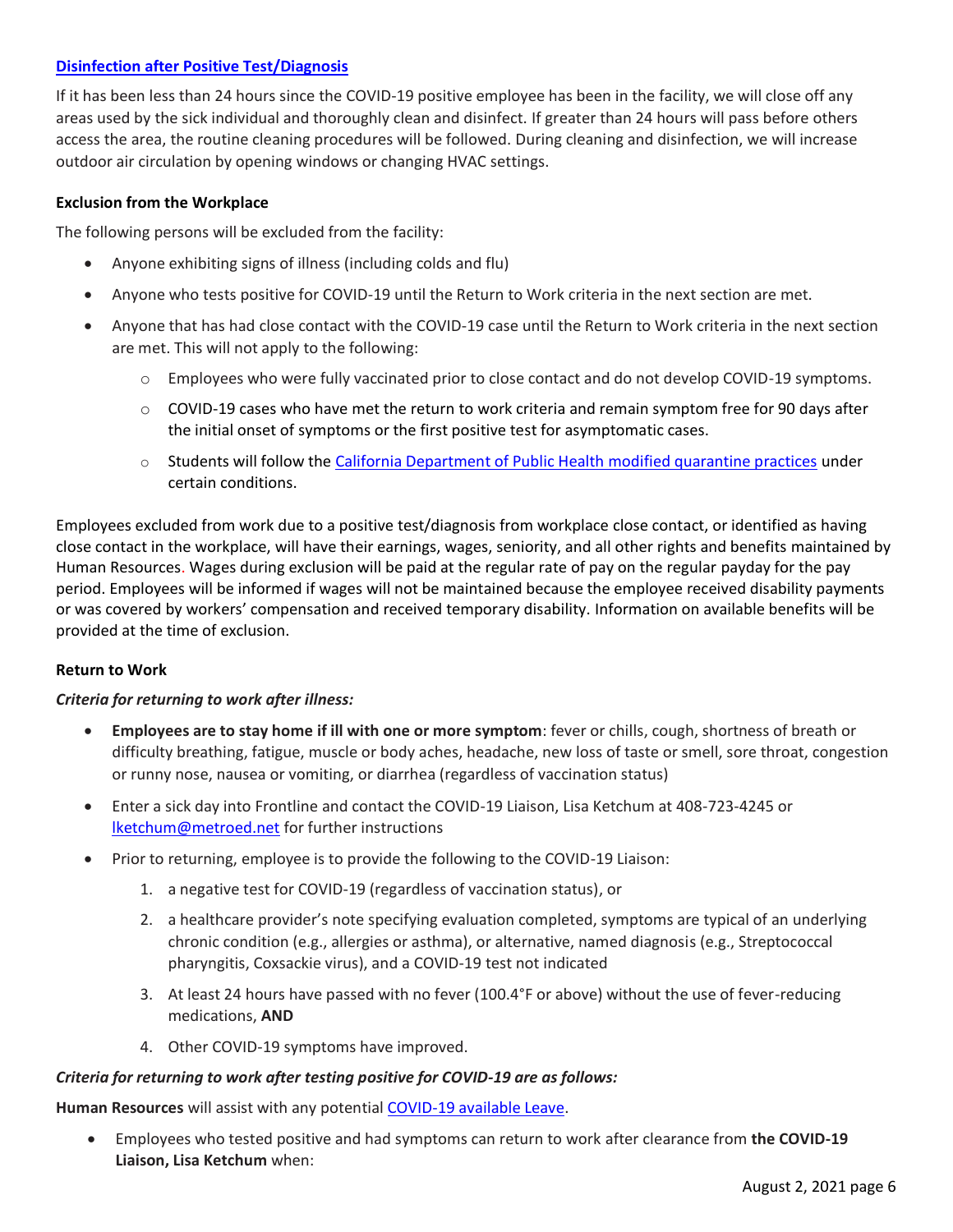- o At least 10 days have passed since symptoms began, **AND**
- o At least 24 hours have passed with no fever (100.4°F or above) without the use of fever-reducing medications, **AND**
- o Other COVID-19 symptoms have improved.
- Employees who test positive but never have symptoms can return to work:
	- o After at least 10 days have passed since the date of positive specimen collection.
- Employees who had close contact can return to work:
	- o After 10 days have passed since their last known close contact if they never develop symptoms.
	- $\circ$  If symptoms develop, all of the following must be met:
		- Negative PCR COVID-19 test taken after onset of symptoms, **AND**
		- At least 10 days have passed since last known close contact, **AND**
		- The employee has been symptom-free for at least 24 hours without the use of fever reducing medication.
- Employees who have been cleared by the **District COVID-19 Liaison, Lisa Ketchum**, completed the required time to isolate, quarantine, or exclude ordered by a local or state health official can return to work. If the exclusion time-period was not specified, one of the symptom-based criteria above will be used to determine when to return to work.

#### <span id="page-9-0"></span>**REPORTING, RECORDKEEPING, AND ACCESS**

#### **Reporting**

[Reporting to the Local Health Department \(LHD\)](https://www.cdph.ca.gov/Programs/CID/DCDC/Pages/COVID-19/Employer-Questions-about-AB-685.aspx) **–** This requirement also complies with AB 685 and AB 86 (2021) and California Code Title 17, section 2500.

Within 24-hours of knowledge, **Lisa Ketchum** will notify the **Santa Clara County Public Health Department (SCCPHD)** of any case of COVID-19 (an outbreak reportable to our SCCPHD is defined as at least three COVID-19 cases among workers at the same worksite within a 14-day period). We will work with the SCCPHD to carry out contact tracing and follow all SCCPHD recommendations including temporary closure of our facility if advised.

[Reporting to our Claims Administrator](https://www.dir.ca.gov/dwc/Covid-19/FAQ-SB-1159.html#:~:text=SB%201159%20provides%20that%20the,employer%20may%20dispute%20that%20conclusion.) **– [SB 1159](https://www.statefundca.com/Home/StaticIndex?id=https://content.statefundca.com//employers/SB1159.asp)** (This section applies to employers with five or more employees)

**Meagan Azevedo** will report to **Keenan** workers compensation claims when an employee has tested positive for COVID-19. This report will be made within three days of knowledge of an employee's positive test result.

[CAL/OSHA Recording/Reporting](https://dir.ca.gov/dosh/coronavirus/Reporting-Requirements-COVID-19.html) **-** We will record on our 300 log all work-related COVID-19 cases that meet one of the following criteria: death, days away from work, restricted work or transfer to another job, medical treatment beyond first aid, loss of consciousness, significant injury or illness diagnoses by a physician or other licensed health care professional.

We will report any serious COVID-19 illness that required inpatient hospitalization or resulted in death to our local Cal/OSHA office as soon as possible, but in no case more than eight hours after knowledge.

#### **Recordkeeping**

**Human Resources** maintains records of the steps taken to implement this written program. These records include but are not limited to training, inspections, hazard identification, etc.

We keep a record of and track all COVID-19 cases. These records include the employee's:

- Name
- Contact information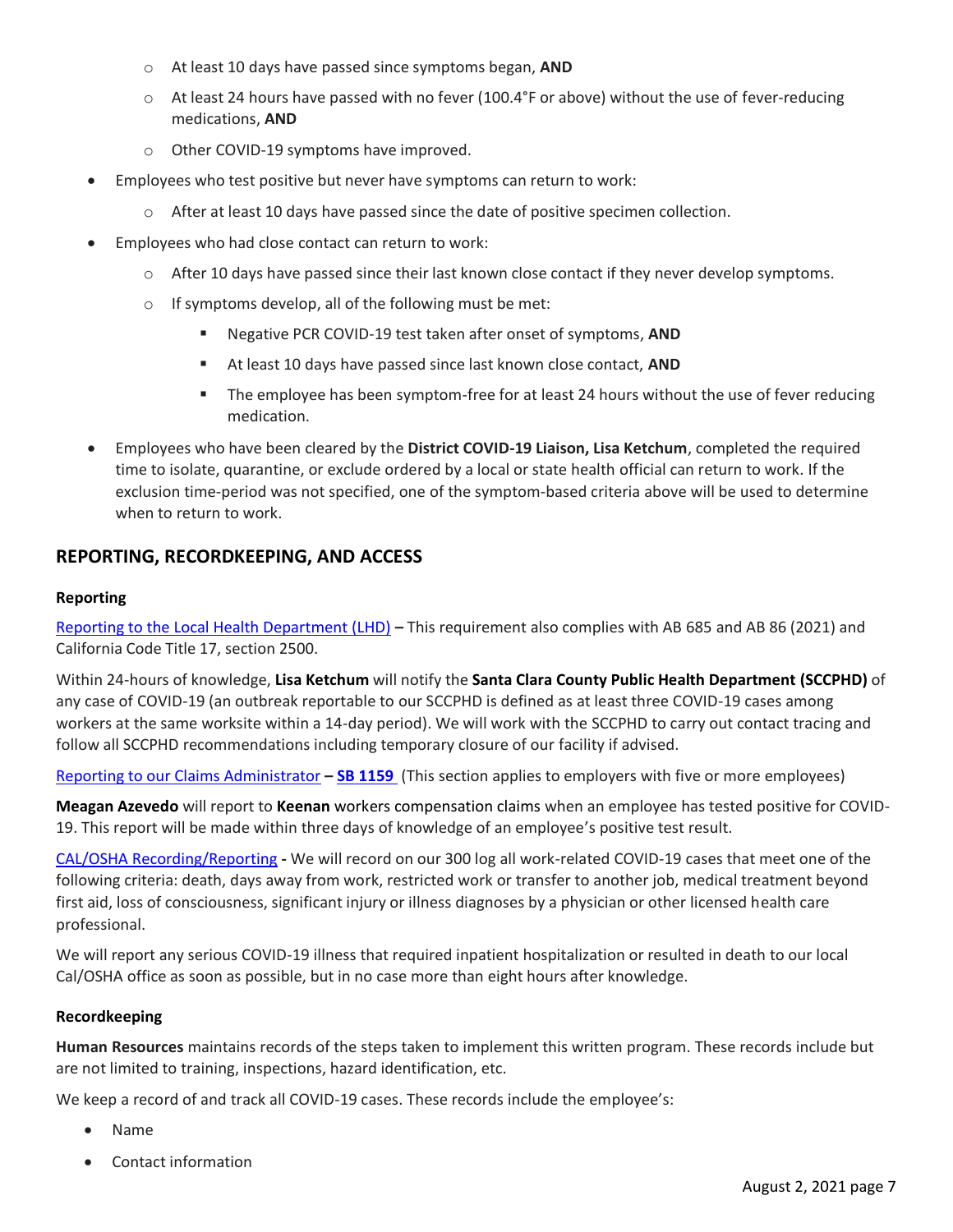- Occupation
- Location where the employee worked
- Date of the last day at the workplace
- Date of positive COVID-19 test

All medical information is kept confidential. We report information about COVID-19 cases and outbreaks at our workplace to the local health department whenever required by law, and provide any related information requested by the local health department.

#### **Access**

This program will be made available at the workplace to employees, authorized employee representatives, and to representatives of Cal/OSHA.

## <span id="page-10-0"></span>**COMMUNICATION SYSTEMS**

Our goal is to ensure that we have effective two-way communication with our employees, in a form they can readily understand, and that it includes the following information: consistent updates on COVID-19 via email, newsletters, district website and meetings

We ask all employees to confidentially report, without fear of discrimination or retaliation, any symptoms, potential exposures, and possible hazards relating to COVID-19 at the workplace. Employees should make these reports to Lisa Ketchum.

We explain to all employees how we accommodate employees at higher risk of severe COVID-19 illness. They can make a confidential report of their own high-risk condition to Human Resources.

If an employee is suspected of having a workplace exposure to COVID-19 or is experiencing symptoms of COVID-19 and is not fully vaccinated, we will provide information about access to COVID-19 testing at no cost and during paid work hours. We will also provide information about testing to vaccinated employees who develop COVID-19 symptoms after a close contact. Local COVID-19 testing is available in our area through the following:

- **[Free COVID testing sites](https://www.sccgov.org/sites/covid19/Pages/covid19-testing.aspx)** (look for a site that accepts individuals with symptoms)
- *[COVID Vaccine Information](https://covid19.sccgov.org/covid-19-vaccine-information)* (The Public Health Department strongly recommends that anyone aged 12 and above get vaccinated now.)

Note: Additional communication requirements may apply depending upon severity of outbreak. See Appendix A for multiple COVID-19 infections and outbreak procedures. See Appendix B for major outbreak procedures.

We communicate information about COVID-19 hazards and our COVID-19 policies and procedures to employees and other employers, persons, and entities that come in contact with our workplace. Other employers must ensure their employees follow our plan or equivalent to ensure protection of both their and our employees. When our employees are at another worksite, we will verify that procedures at the other worksite are protective of our employees, such as mask wearing and symptom screening.

## <span id="page-10-1"></span>**EMPLOYEE TRAINING AND INSTRUCTION**

We provide all employees training and instruction on the symptoms of COVID-19 illness and exposure control methods in place at MetroED including:

- Information on how COVID-19 spreads, including airborne and asymptomatic transmission.
- The fact that viral particles can travel more than 6', especially indoors, so physical distancing, face coverings, increased ventilation, and respiratory protection can decrease the spread of COVID-19, but are most effective when used in combination.
- Symptoms of COVID-19.
- The importance of getting a COVID-19 test and staying out of the workplace if you have symptoms.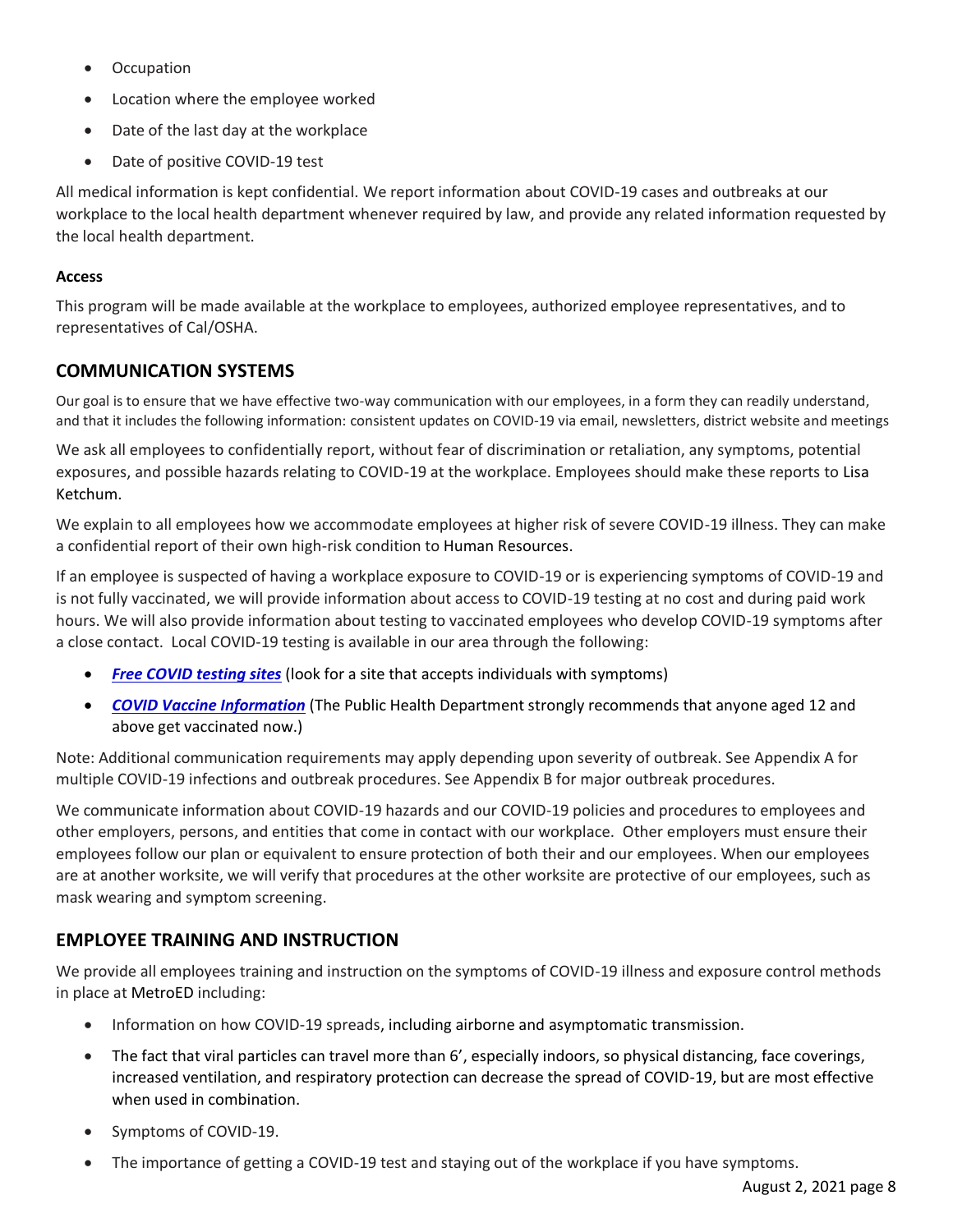- The importance of [vaccination against COVID-19.](https://www.cdc.gov/coronavirus/2019-ncov/vaccines/vaccine-benefits.html)
- Information on our COVID-19 policies, how to access COVID-19 testing and vaccination, and the fact that vaccination is effective at preventing COVID-19 – protecting against both transmission and serious illness or death.
- Our symptom screening procedures for employees and all other visitors to the workplace.
- Risk of exposure to COVID-19 on the job.
- Cleaning and disinfection schedules and procedures for our workplace.
- Proper disinfectant on campus.
- Control measures to protect employees from exposure and infection:
	- o Requiring employees to stay home when sick.
	- $\circ$  Frequent handwashing with soap and water for at least 20 seconds, or using hand sanitizer when handwashing sinks are not readily accessible.
	- $\circ$  Conditions that require the use of face coverings at the workplace, the recommendation for people who are not fully vaccinated to wear a face-covering if outdoors if 6' of distance between people cannot be maintained, and how to request face coverings at the workplace.
	- $\circ$  Proper use of a face covering when required and the fact that a face covering is NOT respiratory protection. Face coverings are source control used to contain infectious particles and protect others; respirators protect the wearer from infectious airborne particles.
	- o Covering coughs and sneezes.
- Acceptable PPE and proper use.
- Policies for providing respirators and the right of employees who are not fully vaccinated to request a respirator for voluntary use. When respirators are provided for voluntary use:
	- o How to properly wear the respirator provided, and
	- o How to perform a user seal check each time the respirator is donned, and
	- o Facial hair can interfere with the seal of the respirator and reduce the amount of protection provided.
- What to do if they are sick and how to obtain a COVID-19 test.
- Information on COVID-19-related leave benefits available under legally mandated sick and vaccination leave, if applicable, workers' compensation law, local governmental requirements, MetroED leave policies, leave guaranteed by contract, and section 3205.
- The contents of this plan.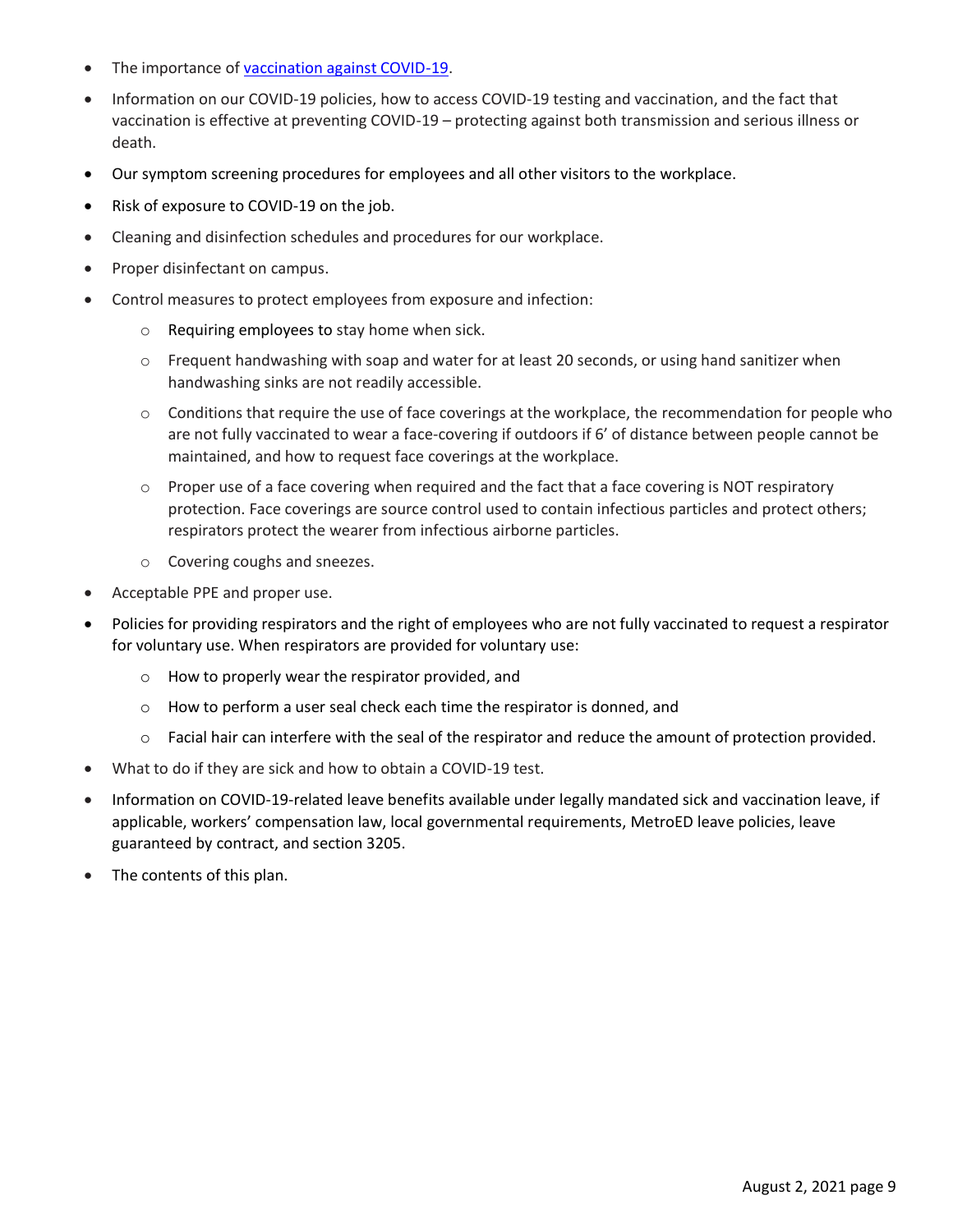## <span id="page-12-0"></span>**APPENDIX A - MULTIPLE COVID-19 INFECTIONS AND OUTBREAKS**

The following procedures will be followed in addition to our CPP whenever three or more employee COVID-19 cases within an exposed group (as defined in section 3205(b)) have visited our workplace during their high-risk exposure period within a 14-day period. These procedures can be stopped only after no new COVID-19 cases are detected in the exposed group for a 14-day period.

#### **Testing**

MetroED will make [testing available to employees within the exposed work group](https://www.safeatworkca.com/globalassets/safety-resource-library/publications/covid-19-testing-requirements.pdf) at no cost during working hours except for:

- Employees not present during the outbreak period defined above.
- Employees who were fully vaccinated before the outbreak and do not have symptoms.
- COVID-19 cases who have returned to work after meeting the Return to Work criteria and do not develop symptoms for 90 days since their initial symptom onset or first positive test.

This testing will be made available immediately after determination of an outbreak, and then again one week later; negative test results will not change the quarantine, exclusion, or health order status of any individual. Following these two tests, we will make testing available to employees in the exposed group during the defined outbreak period at least once a week, or more frequently if recommended by the SCCPHD. We will provide additional testing as required by the Division in accordance with any special order from Cal/OSHA.

#### **Additional Controls to Correct COVID-19 Hazards**

In addition to the controls listed in our CPP, we will do the following:

- Require employees in the exposed group to wear face coverings when indoors or when outdoors and less than 6' from another person unless one of the exceptions to face coverings listed in our CPP applies.
- Notify employees in the exposed group that they can request a respirator for voluntary use if they are not fully vaccinated.
- Evaluate whether to implement physical distancing of at least 6' between people, and where 6' of distance is not feasible whether to use cleanable solid partitions of sufficient size to reduce COVID-19 transmission.
- In buildings or structures with mechanical ventilation, we will maximize the outdoor air supply, and filter recirculated air with MERV 13 or higher efficiency filters if compatible with the ventilation system. If MERV 13 or higher filters are not compatible we will use filters with the highest rating that are compatible. We will further evaluate whether portable or mounted HEPA filtration units or other air cleaning systems would reduce the risk of transmission and if so implement their use where feasible.

#### **Workplace Investigation, Review, and Hazard Correction**

We will investigate all workplace illness to determine potential factors in the workplace that could have contributed to the COVID-19 outbreak. Additionally, we will review our relevant COVID-19 policies, procedures, and controls and we will implement changes needed to prevent further virus spread.

All investigations and reviews will be documented to include:

- Investigation of new or continuing COVID-19 hazards.
- Review of our leave policies and practices, including whether employees are discouraged from staying home when sick.
- Review of our COVID-19 testing policies.
- Investigation of the sufficiency of outdoor air.
- Investigation of the sufficiency of air filtration.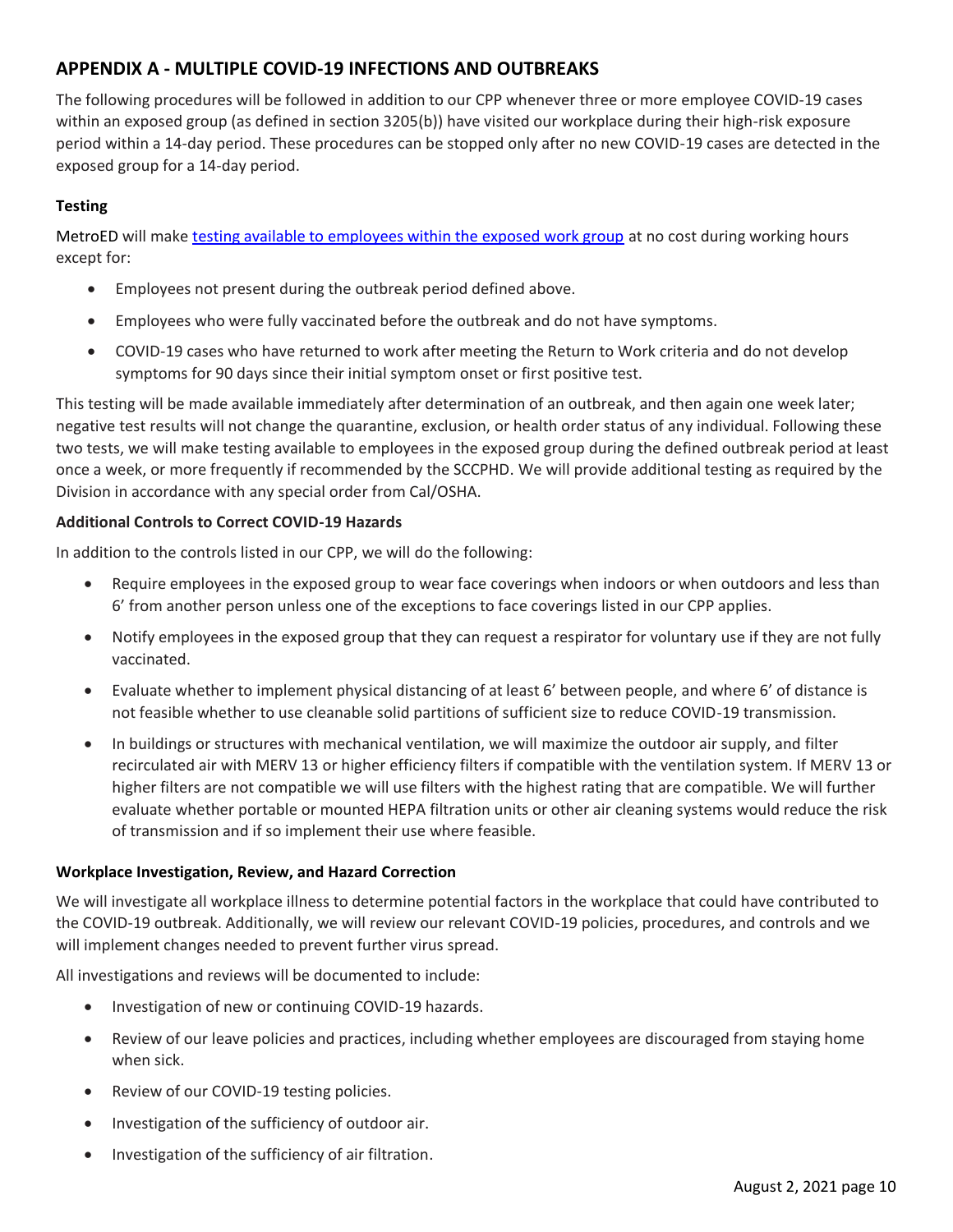• Investigation into feasibility of physical distancing.

These reviews will be updated with new information, new or previously unrecognized COVID-19 hazards, or as necessary. We will make changes based on investigations and reviews to reduce the spread of COVID-19 and consider such actions as moving work tasks outdoors, allowing employees to work remotely, increasing outdoor air supply to our indoor workplaces, improving air filtration to the highest MERV rating compatible with our air handling system, increasing physical distancing as much as feasible, requiring respiratory protection in compliance with section 5144, or other applicable control measures.

MetroED will endeavor to keep this program plan up to date and will abide by the latest regulations and guidance in effect.